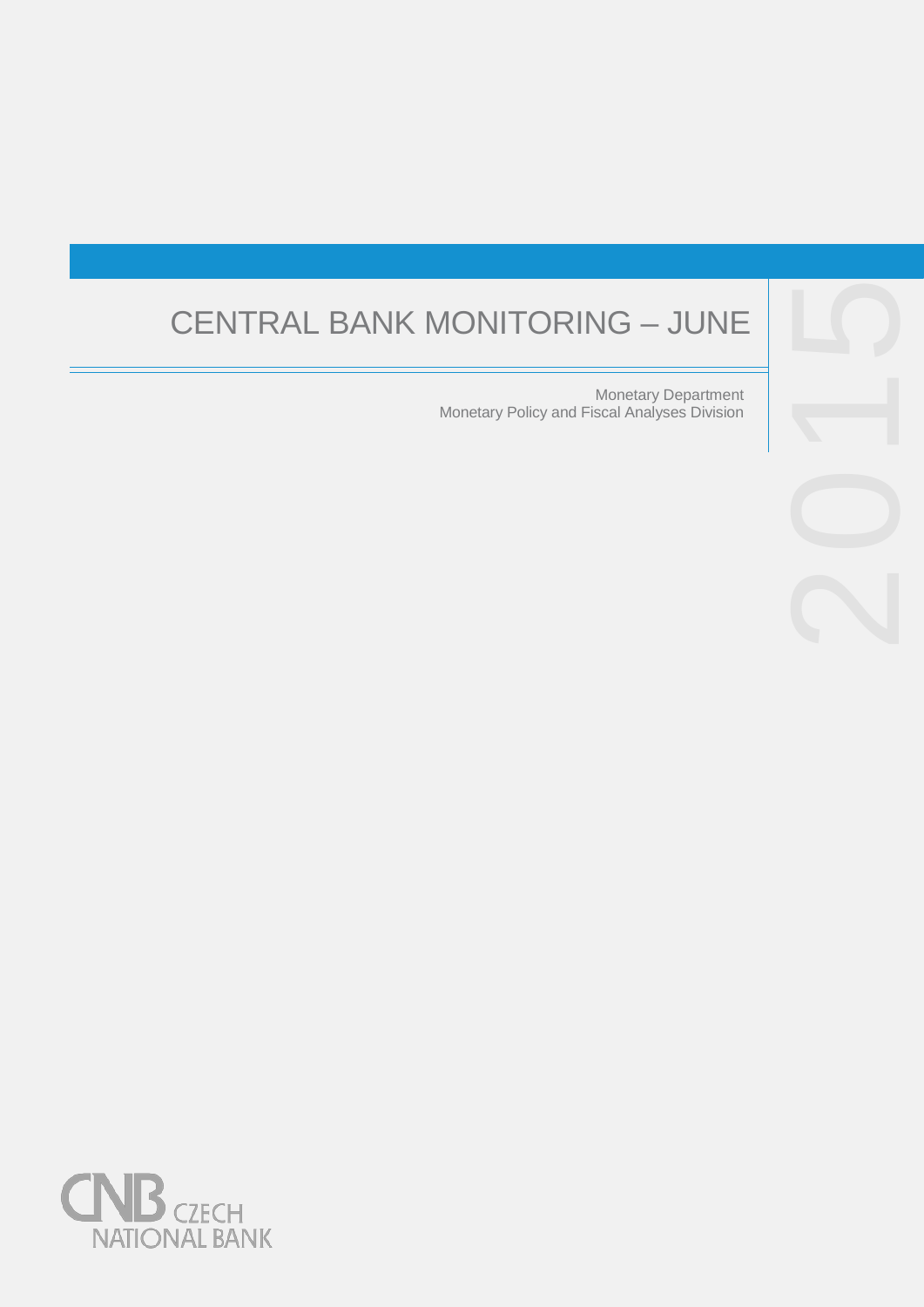## **In this issue**

*The big wave of interest rate cuts to negative levels made by some central banks came to a halt in the last quarter. Only the Riksbank lowered its repo rate further into negative territory. It also extended its purchases of government bonds in March and April. In a press release after the monetary meeting it mentioned forex interventions among potential additional measures for the first time. The NBP did not ease the monetary conditions, while the MNB lowered its policy rates three times in a row. The Fed is likely to tighten monetary policy in the second half of this year. The current* Spotlight *focuses on the monetary policy of the Indian central bank, which joined the club of inflation-targeting banks in its 80th birthday year. In our* Selected Speech*, Riksbank Deputy Governor Henry Ohlsson points out the importance of the inflation target for price-setting, wage bargaining, anchoring of inflation expectations and long-term economic growth.*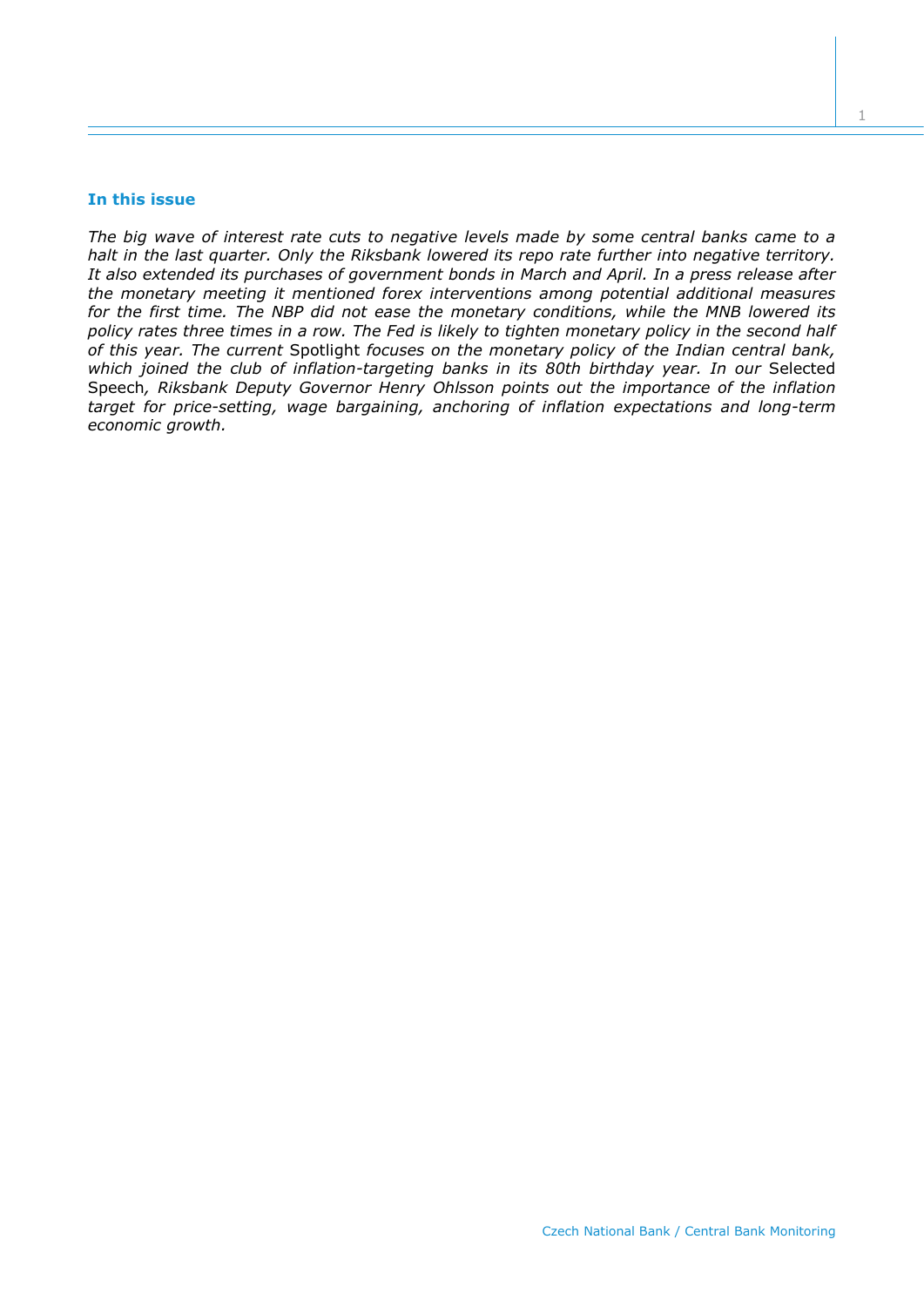# **1. LATEST MONETARY POLICY DEVELOPMENTS AT SELECTED CENTRAL BANKS**

# **Key central banks of the Euro-Atlantic area**

|                                                                                                                                                                                                                                                          | Euro area (ECB)                                  | <b>USA (Fed)</b>                          | <b>United Kingdom (BoE)</b>                             |  |  |
|----------------------------------------------------------------------------------------------------------------------------------------------------------------------------------------------------------------------------------------------------------|--------------------------------------------------|-------------------------------------------|---------------------------------------------------------|--|--|
| <b>Inflation target</b>                                                                                                                                                                                                                                  | $< 2\%$ <sup>1</sup>                             | $< 2\%^{2}$                               | 2%                                                      |  |  |
| <b>MP</b> meetings<br>(rate changes)                                                                                                                                                                                                                     | 2 Apr (0.00)<br>7 May (0.00)<br>3 Jun (0.00)     | 17-18 Mar (0.00)<br>28-29 Apr (0.00)      | 8-9 Apr (0.00)<br>$8-11$ May $(0.00)$<br>3-4 Jun (0.00) |  |  |
| <b>Current basic rate</b>                                                                                                                                                                                                                                | 0.05%                                            | $0 - 0.25%$                               | 0.50%                                                   |  |  |
| <b>Latest inflation</b>                                                                                                                                                                                                                                  | $0.3\%$ (May 2015) <sup>3</sup>                  | $-0.2\%$ (Apr 2015)                       | $-0.1\%$ (Apr 2015)                                     |  |  |
| <b>Expected MP meetings</b>                                                                                                                                                                                                                              | $2$ Jul<br>6 Aug<br>3 Sep                        | $16 - 17$ Jun<br>28-29 Jul<br>$16-17$ Sep | $8-9$ Jul<br>$5-6$ Aug<br>$9-10$ Sep                    |  |  |
| Other expected events                                                                                                                                                                                                                                    | 3 Sep:<br>publication of forecast                | 15 Jul: publication of<br>Beige Book      | 6 Aug: publication of<br><b>Inflation Report</b>        |  |  |
| <b>Expected rate movements<sup>4</sup></b>                                                                                                                                                                                                               | $\longrightarrow$                                |                                           | $\rightarrow$                                           |  |  |
| ECB definition of price stability "below but close to $2\%$ "; <sup>2</sup> January 2012 definition of inflation target; <sup>3</sup> flash<br>estimate; 4 direction of expected change in rates in coming quarter taken from Consensus Forecast survey. |                                                  |                                           |                                                         |  |  |
| Key interest rates<br>1,00                                                                                                                                                                                                                               |                                                  | <b>Inflation</b><br>3                     |                                                         |  |  |
| 0,75<br>0,50                                                                                                                                                                                                                                             |                                                  | $\overline{2}$<br>$\mathbf{1}$            |                                                         |  |  |
| 0,25<br>0.00                                                                                                                                                                                                                                             |                                                  | $\Omega$<br>$-1$                          |                                                         |  |  |
| 10/14<br>8/14<br>6/14<br>USA                                                                                                                                                                                                                             | 12/14<br>2/15<br>4/15<br>6/15<br>UK<br>euro area | 4/14<br>6/14<br>8/14<br><b>USA</b>        | 10/14<br>12/14<br>2/15<br>4/15<br>UK -<br>euro area     |  |  |

The **ECB** kept its interest rates unchanged. Its asset purchase programme will run until the end of September 2016 (in the amount of EUR 60 billion per month). The quantitative easing exit strategy was not discussed; the ECB announced a temporary "seasonal" increase in purchases in May (see *News* for details). Quarterly GDP growth was 0.4% in 2015 Q1, driven mainly by private consumption. The June economic activity projection is virtually unchanged from March and foresees real GDP increasing by 1.5% in 2015, 1.9% in 2016 and 2.0% in 2017. Inflation is expected to remain low initially and then rise towards the end of the year. The inflation projections have been revised upwards for 2015 (to 0.3%) and remain unchanged for 2016 and 2017 (at 1.5% and 1.8% respectively). Currently inflation returned above zero level.

The **Fed** is continuing to keep interest rates in the range of 0.0% and 0.25% and to reinvest principal payments from its holdings of agency debt and agency mortgage-backed securities. Maturing Treasury securities are being rolled over. The minutes of the Fed's April meeting indicate that rates could be raised in 2015 H2. The FOMC members believe the weakness in GDP growth observed in Q1 to be transitory. Growth in employment slowed in Q1, but the FOMC expects labour market indicators to move toward levels consistent with the Fed's dual mandate. Household consumption declined, but households' real incomes rose strongly, partly reflecting earlier declines in energy prices, and consumer sentiment remained high.

The **BoE** left its key interest rate at 0.50% and also maintained the size of its securities holdings (GBP 375 billion). Annual GDP growth was 2.4% in Q1 according to the second revised estimate. This growth was fostered by household and government consumption and gross capital formation (investment in particular). The slightly negative inflation (-0.1% in April) is in line with the expectations of the BoE, which had forecasted a dip into negative territory in the spring months and an increase towards the end of the year.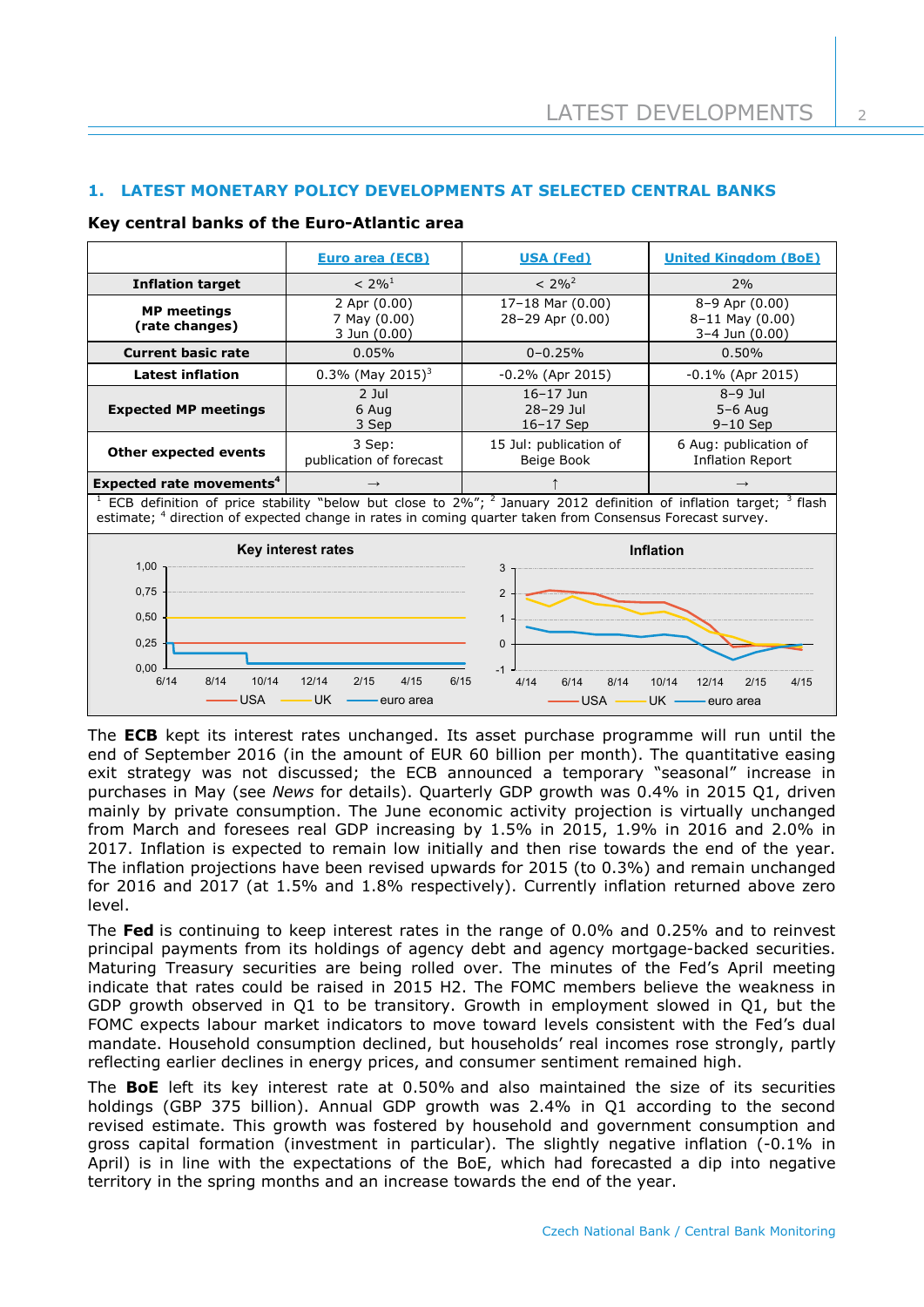|                                                                                                                                                                                                                                                                     | <b>Sweden (Riksbank)</b>                        | <b>Hungary (MNB)</b>                                 | <b>Poland (NBP)</b>                                        |  |
|---------------------------------------------------------------------------------------------------------------------------------------------------------------------------------------------------------------------------------------------------------------------|-------------------------------------------------|------------------------------------------------------|------------------------------------------------------------|--|
| <b>Inflation target</b>                                                                                                                                                                                                                                             | 2%                                              | 3%                                                   | 2.5%                                                       |  |
| <b>MP</b> meetings<br>(rate changes)                                                                                                                                                                                                                                | 18 Mar (-0.15)<br>28 Apr (0.00)                 | 25 Mar (-0.15)<br>21 Apr (-0.15)<br>26 May (-0.15)   | 14-15 Apr (0.00)<br>5-6 May (0.00)<br>$2 - 3$ Jun $(0.00)$ |  |
| <b>Current basic rate</b>                                                                                                                                                                                                                                           | $-0.25%$                                        | 1.65%                                                | 1.50%                                                      |  |
| <b>Latest inflation</b>                                                                                                                                                                                                                                             | $-0.2\%$ (Apr 2015)                             | $-0.3\%$ (Apr 2015)                                  | $-1.1\%$ (Apr 2015)                                        |  |
| <b>Expected MP meetings</b>                                                                                                                                                                                                                                         | $1$ Jul<br>2 Sep                                | $23$ Jun<br>$21$ $1ul$<br>25 Aug                     | $7-8$ Jul<br>18 Aug<br>$1-2$ Sep                           |  |
| Other expected events                                                                                                                                                                                                                                               | 2 Jul: publication of<br>Monetary Policy Report | 23 Jun: publication<br>Quarterly Report on Inflation | mid-Jun: publication of<br><b>Inflation Report</b>         |  |
| Expected rate movements <sup>1</sup>                                                                                                                                                                                                                                | $\rightarrow$                                   | $\rightarrow$                                        | $\rightarrow$                                              |  |
| <sup>1</sup> Direction of expected change in rates in coming quarter taken from Consensus Forecast survey.                                                                                                                                                          |                                                 |                                                      |                                                            |  |
| Key interest rates<br>Inflation<br>3<br>$\overline{2}$<br>2<br>$\mathbf{1}$<br>$\mathbf{1}$<br>$\mathbf{0}$<br>$\Omega$<br>$-1$<br>$-1$<br>$-2$<br>6/14<br>8/14<br>10/14<br>12/14<br>2/15<br>6/15<br>4/15<br>4/14<br>6/14<br>8/14<br>10/14<br>2/15<br>12/14<br>4/15 |                                                 |                                                      |                                                            |  |
| <b>HUN</b><br><b>SWE</b><br><b>POL</b><br><b>SWE</b><br><b>HUN</b><br>POL                                                                                                                                                                                           |                                                 |                                                      |                                                            |  |

# **Selected central banks of inflation-targeting EU countries**

At its March meeting, the **Riksbank** lowered its main policy rate (the repo rate) further into negative territory (to -0.25%) and announced that it would remain at this level at least until 2016 H2. The Riksbank also decided to buy government bonds for SEK 30 billion (on top of previous purchases of SEK 10 billion) and said it was ready to use additional instruments to ease the monetary conditions and hit the inflation target (potential further rate cuts, an expansion of its government bond purchase programme or a programme for loans to companies via banks). In contrast to the February meeting, it also mentioned the possibility of forex interventions to weaken the Swedish currency. At the April meeting, the repo rate was not cut, but planned government bond purchases were doubled to SEK 80–90 billion. The Riksbank will thus buy government bonds accounting for 13%–15% of the amount traded in the secondary market.

The **MNB** lowered its monetary policy rate by 0.15 pp three times in the past quarter, to 1.65%. Preliminary GDP data for 2015 Q1 suggest dynamic economic growth driven mainly by industry and retail sales. The MNB continues to expect low inflation owing to persisting disinflationary effects from the domestic real economy. According to the MNB forecast, inflation will approach the 3% target towards the end of the current forecast period, i.e. the start of 2017. The MNB announced a change in the definition of its key monetary policy rate from the two-week to the three-month rate (see *News* for more details).

The **NBP** kept its interest rate unchanged at 1.50%. GDP growth accelerated from 3.3% in 2014 Q4 to 3.6% in 2015 Q1, fuelled by consumption, investment and an improving labour market situation. Low commodity prices and moderate nominal wage growth are creating only limited cost pressures. Inflation was -1.1% in April. Industrial producer price growth is decreasing and inflation expectations continue to be very low. The NBP expects inflation to remain negative in the coming months.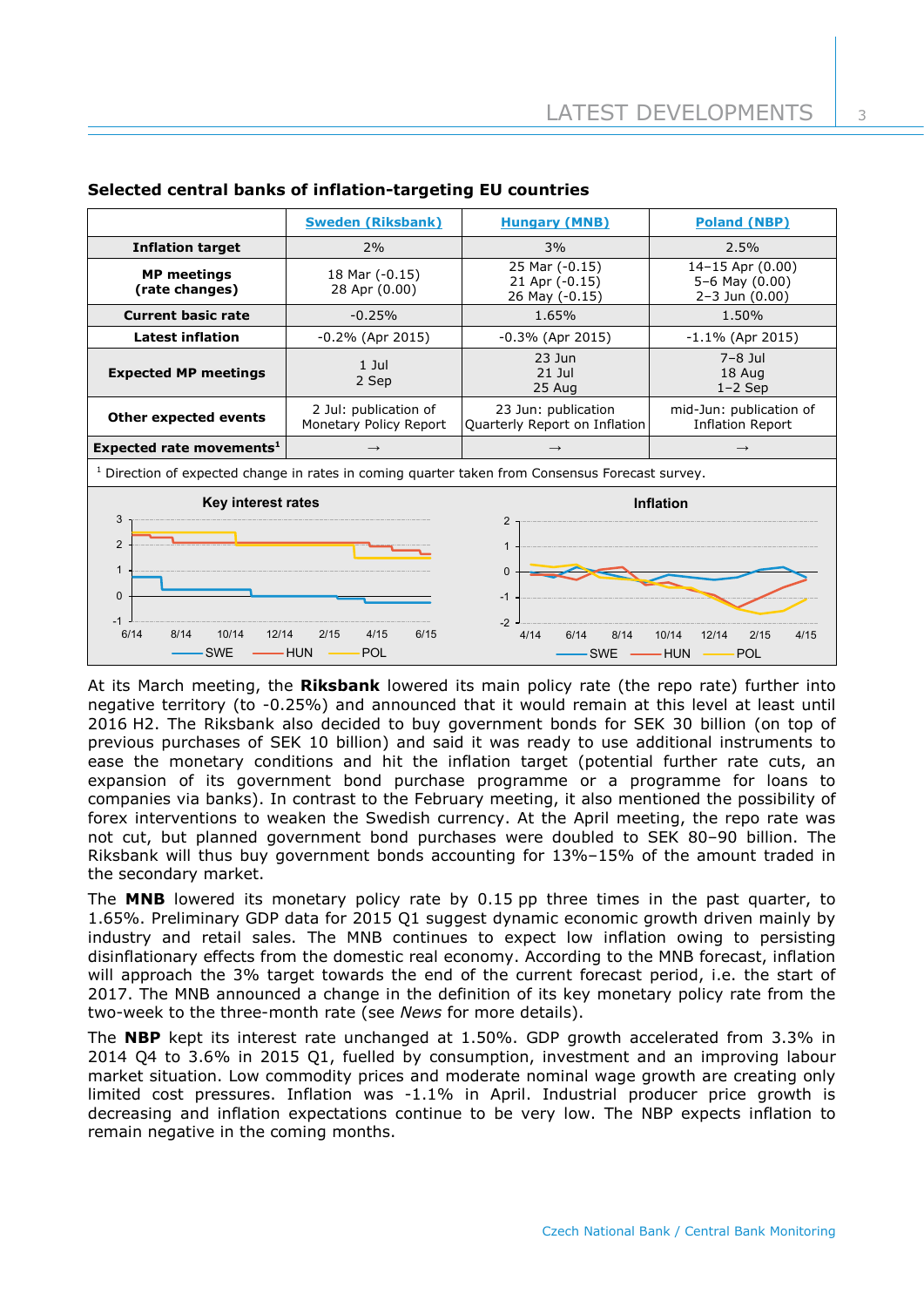|                                      | <b>Norway (NB)</b>                            | <b>Switzerland (SNB)</b>                      | <b>New Zealand (RBNZ)</b>                           |
|--------------------------------------|-----------------------------------------------|-----------------------------------------------|-----------------------------------------------------|
| <b>Inflation target</b>              | 2.5%                                          | $0 - 2\%$                                     | 2%                                                  |
| <b>MP</b> meetings<br>(rate changes) | 19 Mar (0.00)<br>7 May (0.00)                 | 19 Mar (0.00)                                 | 12 Mar (0.00)<br>30 Apr (0.00)                      |
| <b>Current basic rate</b>            | 1.25%                                         | from $-1.25\%$ to $-0.25\%$                   | $3.50\%$                                            |
| <b>Latest inflation</b>              | 2.0% (Apr 2015)                               | $-1.1\%$ (Apr 2015)                           | $0.1\%$ (2015 Q1)                                   |
| <b>Expected MP meetings</b>          | $18$ Jun                                      | $18$ Jun                                      | $11$ Jun<br>$23$ Jul                                |
| Other expected events                | 18 Jun: publication<br>Monetary Policy Report | 18 Jun: publication<br>Monetary Policy Report | 11 Jun: publication<br>of Monetary Policy Statement |
| Expected rate movements <sup>2</sup> | $\longrightarrow$                             | $\rightarrow$                                 | $\rightarrow$                                       |

# **Other selected inflation-targeting countries**

 $1$  Chart displays centre of band;  $2$  direction of expected change in rates in coming quarter taken from Consensus Forecast survey or, in the case of New Zealand, from RBNZ survey.



The **NB** kept its interest rate unchanged at 1.25%. Economic growth was in line with the March projection, but wage bargaining outcomes suggest that wage growth may be lower than previously projected. Inflation is close to the NB's target. House prices continued to rise and household debt increased more than expected. Oil prices rose. The NB expects domestic economic growth to slow in the quarters ahead, still mainly due to falling activity and investment in the petroleum industry. The growth in unemployment expected in this context partially materialised. A regulation (adopted in December 2013) requiring banks to hold a countercyclical capital buffer at a set level (the current rate is 1%) will come into effect on 30 June. The regulation can be revised four times a year (for more details see [here](http://www.norges-bank.no/en/Published/News-archive/2015/Motsyklisk-kapitalbuffer-Q1/))

At its March meeting, the **SNB** left the target range for its key monetary policy rate (3M LIBOR) at between -1.25% and -0.25%. The interest rate on sight deposit account balances remained at -0.75% and the threshold was also left unchanged at CHF 10 million (a negative interest rate applies to financial institutions' balances with the SNB if they exceed this threshold). According to a [statement](http://www.snb.ch/en/mmr/reference/pre_20150319/source/pre_20150319.en.pdf), the SNB will remain active in the foreign exchange market, as necessary, in order to influence monetary conditions. The inflation forecast was revised downwards by 1 pp compared to the previous forecast to -1.1% for 2015 and reaches its low point in 2015 Q3  $(-1.2\%)$ . The forecast for 2016 was lowered by 0.8 pp to  $-0.5\%$ . According to the SNB, inflation will move into positive territory in 2017.

The **RBNZ** left its key monetary policy interest rate unchanged at 3.5%. Economic growth of 3% is being supported by growth in construction, falls in fuel prices and low interest rates. According to the RBNZ, the New Zealand dollar remains high and unsustainable in terms of New Zealand's long-term economic fundamentals. In response to a rapid rise in house prices in Auckland, and because financial sector stability is at risk, the RBNZ announced new macroeconomic policy tightening in the area of loans flowing into New Zealand's property market (see *News*).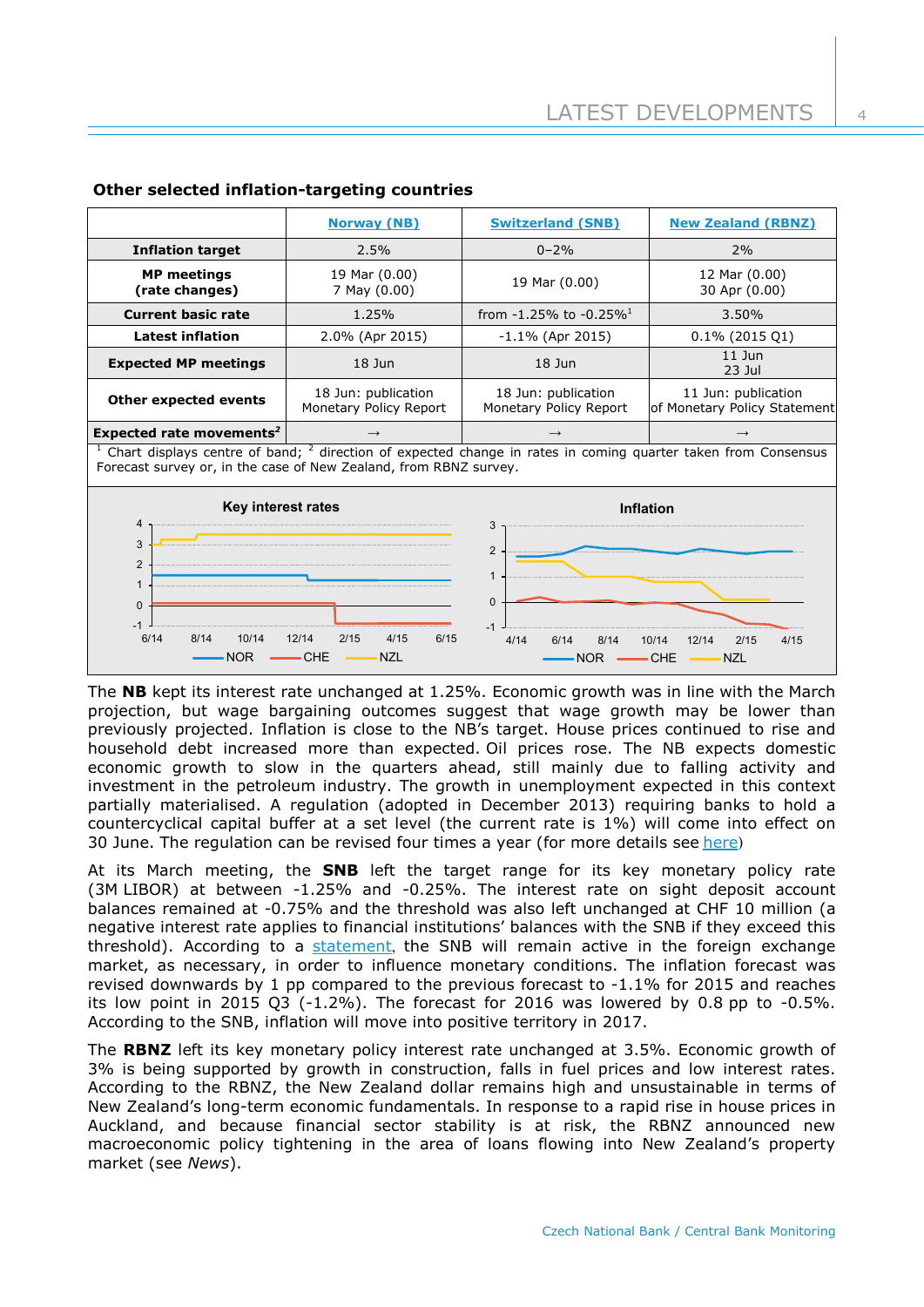# **2. NEWS**

#### **ECB plans to step up asset purchases in May and June**

In a [speech](http://www.ecb.europa.eu/press/key/date/2015/html/sp150519.en.html) given at a conference on the zero lower bound on May 18, Benoît Cœuré, a member of the ECB's Executive Board, announced the ECB's plan to "moderately frontload" its asset purchases in May and June (and possibly also in September). This acceleration will enable the ECB to reduce its market presence during the lower market activity in July and August and to keep average monthly purchases at the announced level of EUR 60 billion. Cœuré also insisted that this frontloading was not a reaction to the sell-off of government bonds in the past month. In view of the fact that those non-public information were divulged only to limited audience and were not published immediately (went live only the morning after), the ECB is now reviewing its communication rules.

#### **[Riksbank redesigns its Monetary Policy Report after eight years](http://www.riksbank.se/en/Press-and-published/Notices/2015/New-design-for-Monetary-Policy-Reports/)**

Sveriges Riksbank changed the structure and design of its Monetary Policy Report in order to make monetary policy and its economic effects clearer. Previously, the Riksbank had published a Monetary Policy Report in connection with three out of its six monetary policy meetings a year and a Monetary Policy Update in connection with the other three. From April onwards, the new Monetary Policy Reports will be published in connection with all six of the planned meetings. The new structure focuses more on monetary policy deliberations and on analysis of financial conditions. The report also includes explanations of how monetary conditions are likely to affect households and businesses, in form of fact boxes, charts and figures and short analysis boxes. The report still includes longer analytical articles, but focuses less on detailed data reporting. The new reports will be about one-third shorter than the previous full versions, as this was one of the requests featuring in the long-term feedback from the target readers' group. The first redesigned Monetary Policy Report was [published on April 29.](http://www.riksbank.se/Documents/Rapporter/PPR/2015/150429/rap_ppr_150429_eng.pdf)

#### **Central banks of Belgium and Finland update design and functionality of their websites**

The [National Bank of Belgium](https://www.nbb.be/en) launched a new website in April and joined several other central banks in running a responsive website design accessible from smartphones and tablets. The bank has also been migrating to [a new statistical database](http://stat.nbb.be/) offering new functionalities, derived from an application developed by the OECD. The Bank of Finland chose a different approach to its online presence, and to its [existing website](http://www.suomenpankki.fi/en/Pages/default.aspx) added a parallel [second website](http://www.bofbulletin.fi/en/home/) dedicated to visually appealing presentation of texts and charts from its current publications. The bank will also publish additional updates and blog posts from its staff on the new site. Besides the central banks of Belgium and Finland, the [Reserve Bank of India](https://www.rbi.org.in/home.aspx) redesigned its website this year.

## **[RBNZ introduces new macroprudential measures on lending to property investors in](http://www.rbnz.govt.nz/news/2015/fsr-13-may-2015.html)  [Auckland](http://www.rbnz.govt.nz/news/2015/fsr-13-may-2015.html)**

In its latest **Financial Stability Report** the RBNZ suggests imposing targeted macroprudential measures in the Auckland region on loans to property investors with a high loan-to-value ratio (LTV, or LVR in Australia and New Zealand). The RBNZ wants to introduce these measures due to different property market trends in Auckland in comparison with the rest of the country and due to the risk of adverse effects of sharp price corrections in Auckland's property market on the whole New Zealand financial sector. House prices increased by 17% year on year in the Auckland region, compared with only 3% in the rest of the country, the median house price in the region is 60% above its 2008 level, new buyers in Auckland are becoming more indebted relative to their incomes, and property investor purchases have increased over the past year. The suggested measures restrict banks in granting loans to property investors in the Auckland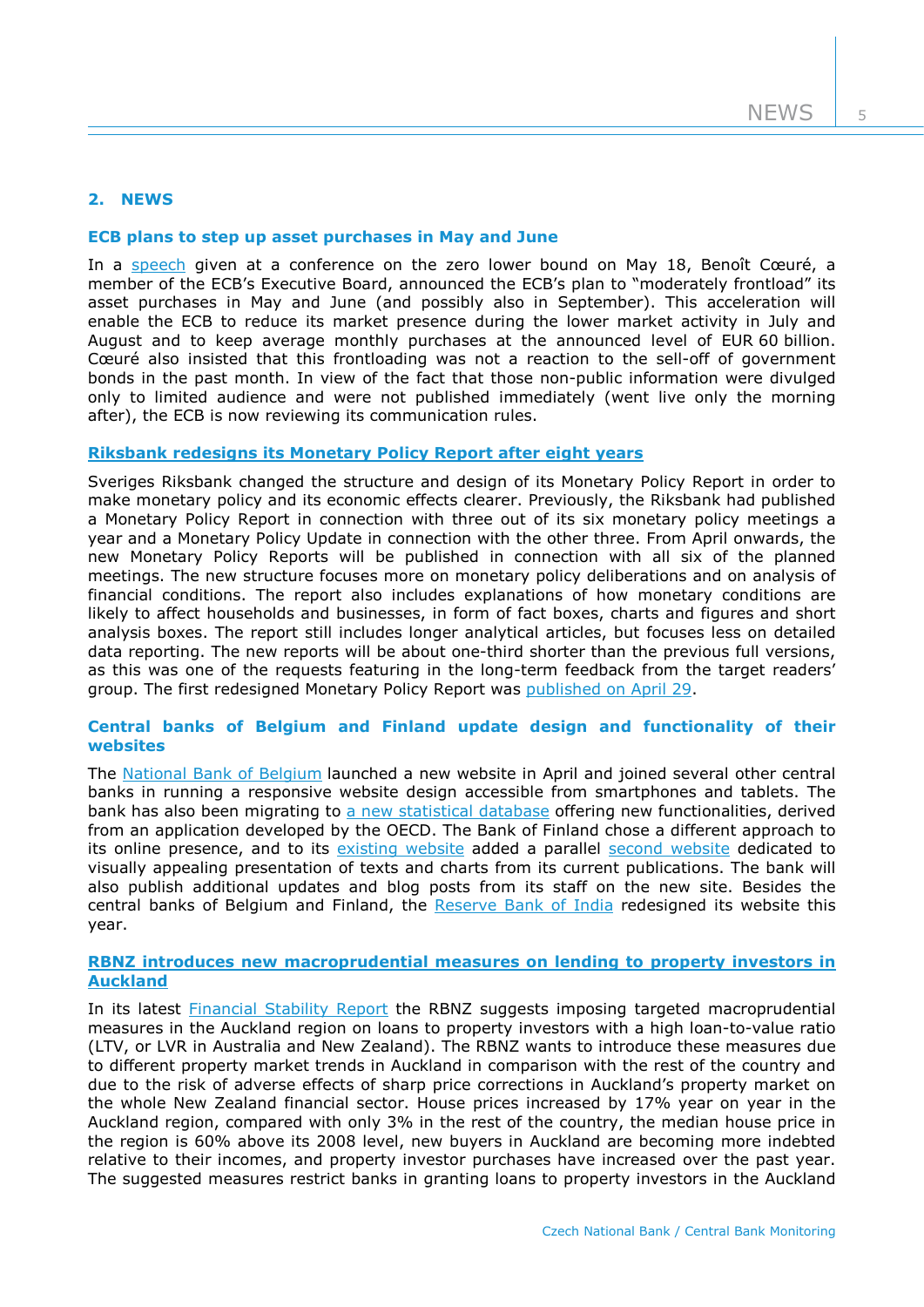region with an LTV higher than 70%, retain the existing limit for loans to owner-occupiers in the Auckland region at LTVs of over 80% (i.e. a 10% "speed limit" allowing banks a maximum 10% share of high-LTV lending in the total value of new residential mortgage lending). The existing speed limit for high LTV borrowing outside Auckland should increase from 10% to 15%. The measures, intended to come into effect in October 2015, should restrain elevated investor activity in the Auckland property market, encourage the subdued housing market conditions outside Auckland and improve the resilience of the banking system.

## **[MNB changes its monetary policy rate](http://english.mnb.hu/mnben_pressroom/press_releases/mnben_pressreleases_2015/mnben_pressreleases_20150602)**

The MNB changed the definition of its benchmark policy rate. The two-week deposit facility (which is currently referred to as the policy rate) will be replaced with a three-month one. The two-week deposit will remain part of the central bank's instruments, but there will be quantitative restrictions imposed on it and it will use the auction method. The measures will be valid from 23 September 2015. The MNB's aim is to encourage government securities purchases by local banks and diminish the nation's reliance on foreign financing.

## **Kazakhstan and India among inflation-targeting countries**

The National Bank of Kazakhstan in a May [document](http://www.nationalbank.kz/cont/publish539582_28009.pdf) proposed a reform of its monetary policy framework and is preparing to shift from its current managed currency float to inflation targeting by 2020. Over the next five years the bank plans to deepen the financial markets, create standard monetary policy tools based on open market operations, improve its current forecasting model and develop its communication strategy to better correspond to the standard inflation-targeting regime in developed countries. The level of the inflation target and tolerance band has not yet been specified; it will be established during the transition period by the Board of the National Bank (i.e. without government interventions). **India** formally adopted inflation targeting this February in a joint [document](http://rbidocs.rbi.org.in/rdocs/content/pdfs/MPFA28022015.pdf) issued by the Indian finance ministry and central bank. Monetary policy history in India is covered in the current *Spotlight*.

#### **[Olivier Blanchard to leave IMF](http://www.imf.org/external/np/sec/pr/2015/pr15219.htm)**

Olivier Blanchard announced that he will step down as IMF chief economist on 30 September. He originally joined the IMF in September 2008. The Fund has not yet picked his successor. Blanchard will join the private think-tank *The Peterson Institute for International Economics*.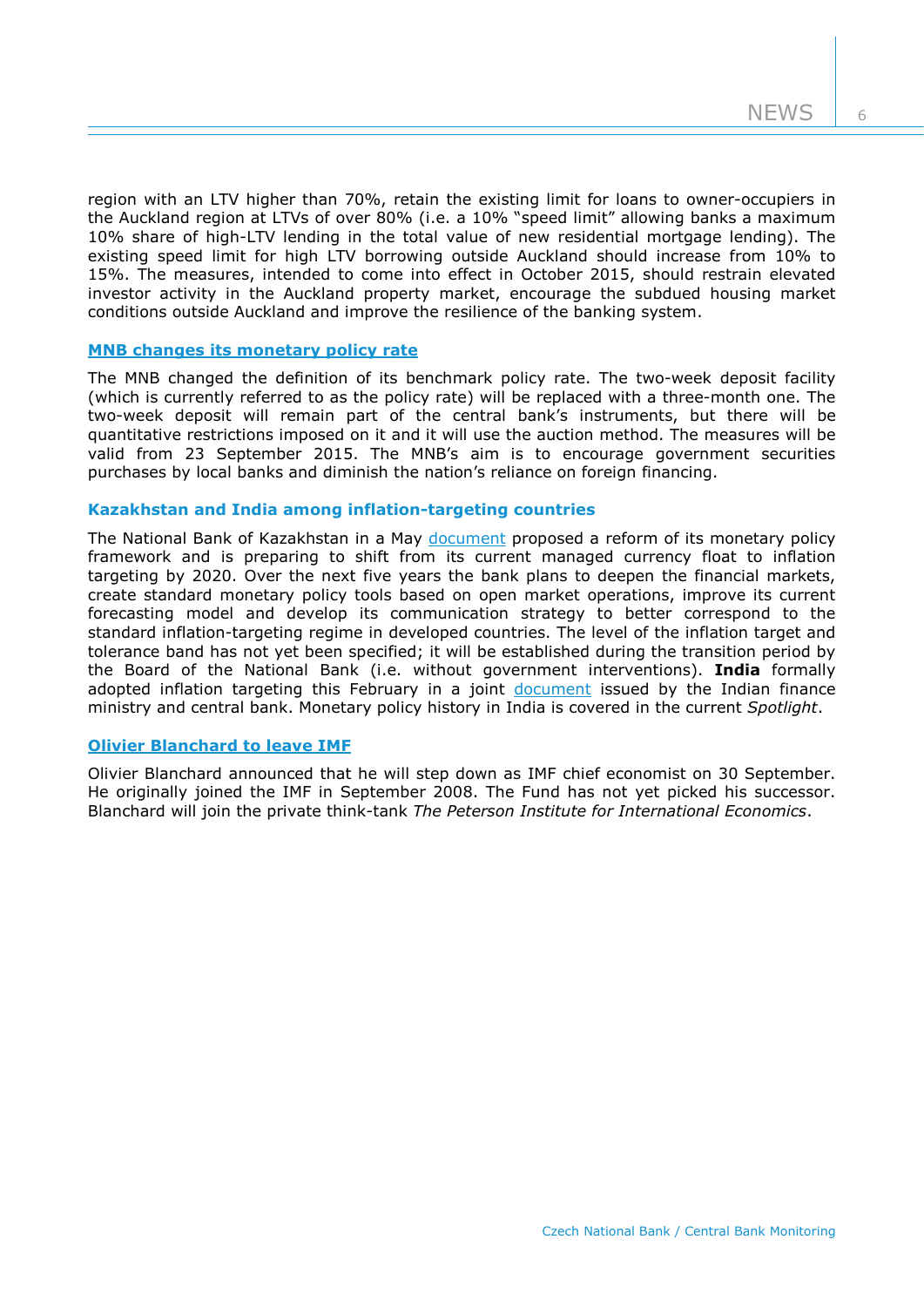## **3. SPOTLIGHT: INDIA'S PATH TO INFLATION TARGETING**

*India, the world's largest democracy and one of its fastest growing economies, joined the club of inflation-targeting countries this year. The official adoption of an inflation target of 4% with a tolerance band of ±2% marked the culmination of the Indian central bank's efforts to build an independent and trustworthy monetary policy aimed at anchoring inflation expectations at low levels. The Indian economy recovered relatively quickly from adverse external shocks in 2008 and 2013, but Indian inflation and inflation expectations remain relatively high. The switch to inflation targeting should help stabilise inflation at a time of accelerating growth in India driven by the structural reforms being phased in by the new government.*

With a population of more than a billion, India is the world's largest democracy and also its third largest economy in terms of total GDP (in PPP). As early as 2001, Goldman Sachs analyst Jim O'Neill included India among the world's four largest emerging economies, for which he coined the term BRIC (Brazil, Russia, India and China). Economic growth in India averaged more than 8% between 2003 and 2008 and was associated with stable and relatively low inflation (4%–5%). The Indian government pursued a policy of fiscal consolidation, thanks to which the government deficit fell by more than 50% between 2001 and 2007 (from 5.8% to 2.5% of GDP). Economic growth slowed sharply in India following the global financial crisis, but the current data suggest that India might even outpace China in the future (although the high GDP growth rates are due in part to a change in the GDP calculation methodology introduced at the start of this year). $1,2$  $1,2$  $1,2$ 

#### **The Indian central bank's monetary policy over the years**

1

The Indian central bank (the Reserve Bank of India, RBI) celebrates its 80th birthday this year. The central bank law (originally passed in 1934) mandates the RBI to maintain price stability, to manage the circulation of currency in order to promote economic growth, and currently also to maintain financial stability. The RBI is also the manager of the national debt (talks are currently under way with the government regarding a possible transfer of this function to an independent agency). Originally a private institution, the RBI was nationalised<sup>[3](#page-7-2)</sup> soon after India declared independence in 1947. It gradually lost its status of politically independent institution as the government worked to incorporate it into the system of central planning. The RBI's monetary policy was subsequently affected by the need to finance growing government deficits and to lend preferably to priority sectors of the economy. This inhibited lending to other areas during the period of credit aggregate targeting (until 1986). In the period of monetary aggregate targeting (which the RBI switched to in 1986), a need for automatic lending to government resulted in uncontrolled money growth and inflationary pressures. The RBI's links with government thus prevented it from meeting its objectives effectively.

The economy was liberalised in 1991. This was a necessary condition for obtaining financial assistance from the IMF after a balance of payments crisis. The government launched a fiscal consolidation policy, and commercial banks also started to buy government bonds and Treasury bills on a larger scale. The importance of the exchange rate and interest rates in monetary policy transmission increased, causing the RBI to switch at the end of the 1990s from direct monetary policy tools (reserve and liquidity requirements) to indirect market instruments (including overnight repos, i.e. operations to provide liquidity to commercial

<span id="page-7-0"></span> $1$  The change in the GDP calculation methodology included a change in the reference year. The weights of industrial sectors were also changed.

<span id="page-7-1"></span><sup>2</sup> The Indian financial year starts on 1 April. The years given for the economic data in the text correspond to the financial year defined in this way; for example, inflation for 2012 means inflation in financial year 2012/2013 ending

<span id="page-7-2"></span>Nationalisation (which the then RBI Governor [protested](https://www.rbi.org.in/scripts/brief_national.aspx) against) was enacted in a 1948 law and took effect on 1 January 1949.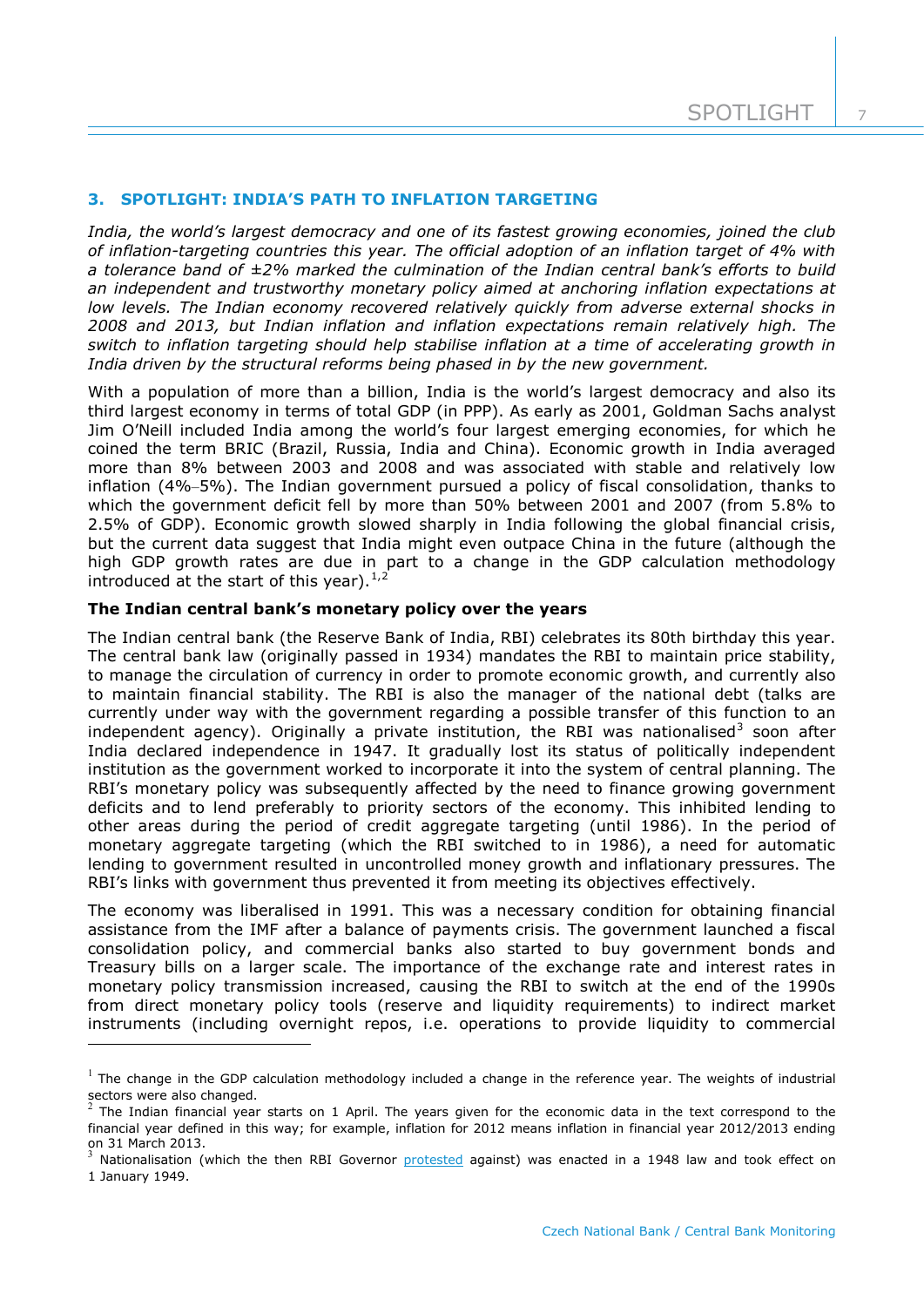banks, reverse repos and open market operations; the marginal standing facility was introduced in October 2011 and the term repo operations were introduced in October 2013).<sup>[4](#page-8-0)</sup>

In 1998, the RBI switched from targeting monetary aggregates to formulating monetary policy by analysing and monitoring multiple indicators (monetary aggregates, loans, GDP growth, capital flows, the fiscal deficit, inflation, the exchange rate, etc.). Although this approach resulted in a decline in inflation in the initial years after its introduction, it was soon criticised for being incomprehensible and lacking a clearly defined nominal anchor. Moreover, persisting high inflation after 2009 pointed to a need to make monetary policy more effective.

#### **The impacts of 2008 and 2013**

1

The Indian financial markets dodged the impacts of the 2008 global financial crisis thanks to a high degree of regulation (the Indian banking sector was not involved in trading in international financial markets). However, the Indian economy was exposed to an outflow of capital, a slump in exports and a related economic slowdown. The RBI responded by easing monetary policy: it slashed interest rates and brought in measures to boost liquidity (including a lower minimum reserve requirement). The Indian government supported the economy by introducing fiscal stimulus packages, in contrast to its previous budget consolidation policy.

Economic growth in India recovered quickly after the marked 2008 slowdown, but inflation simultaneously surged (partly because of rising prices of commodities, especially oil, which accounts for almost one-third of Indian imports). Both the RBI and the government started to tighten their policies.



In 2012, economic growth amounted to 5%, consumer inflation was close to 10% and the

current account deficit and fiscal deficit were both at 5% of GDP. It was in this condition that the Indian economy faced the Federal Reserve's May 2013 announcement of its plan to taper asset purchases. This announcement triggered a "taper tantrum" and a wave of sell-offs in financial markets across the globe in anticipation of a rise in bond yields in the USA. The "Fragile Five" of Brazil, India, Indonesia, South Africa and Turkey, characterised by

double deficits (current account and public account deficits), were particularly vulnerable to capital flow volatility. In India, investment outflows caused the rupee to lose almost 20% against the dollar between May and August 2013. Asset prices plummeted and market liquidity decreased.

<span id="page-8-0"></span> $4$  The overnight repo rate has been the key policy rate since May 2011. The reverse repo rate and the marginal standing facility rate are derived from the repo rate via a spread of  $\pm 100$  bp and form the floor and ceiling respectively for daily movements in the short-term money market interest rate.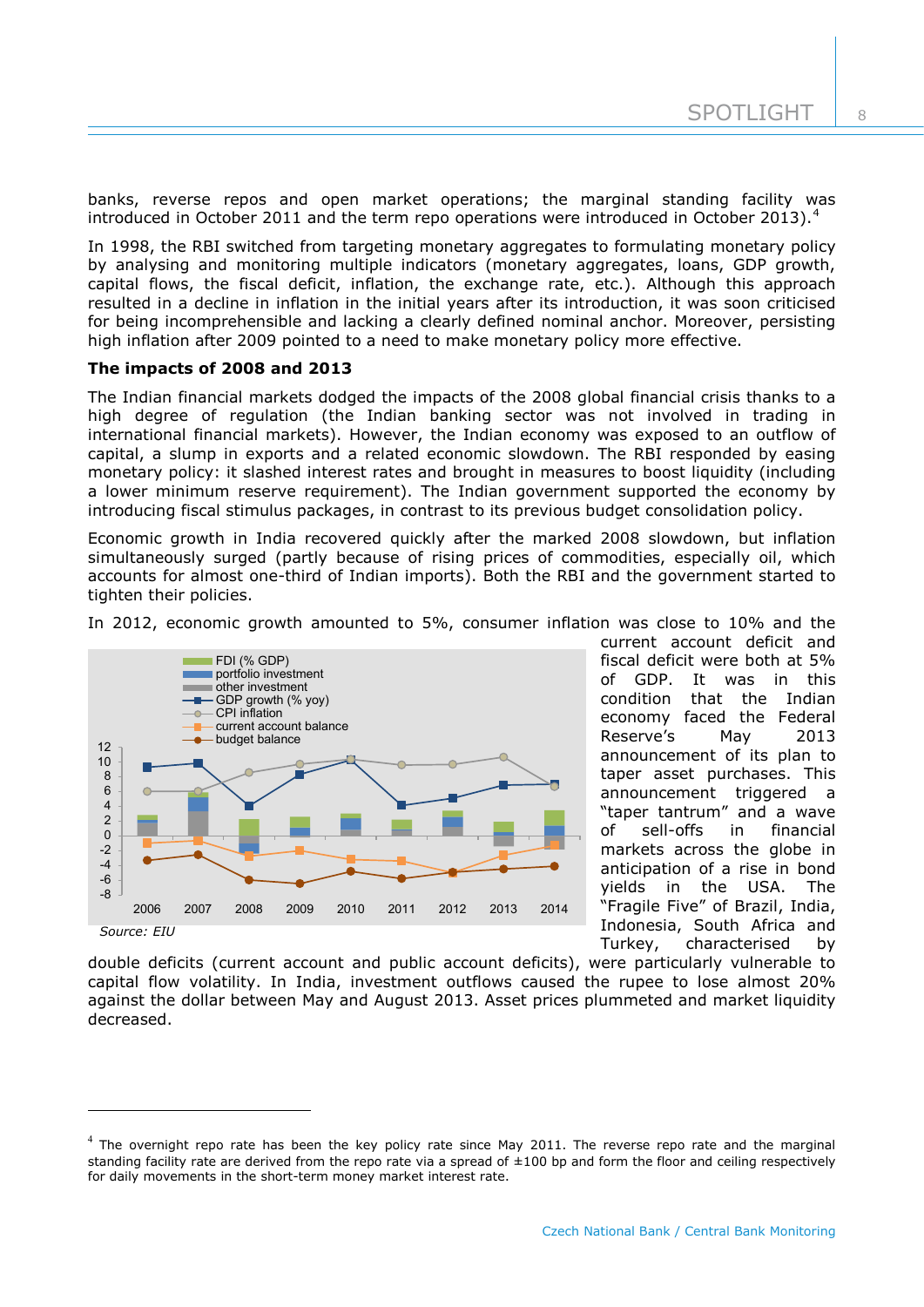To defend the domestic currency, the RBI intervened in the forex markets between May and September 2013 and later tightened monetary policy by raising the upper boundary of the interest rate band, limiting the amount of liquidity available in overnight repos and increasing the minimum reserve requirement. In an effort to boost foreign exchange reserves, sources of external financing were sought and the RBI announced temporary unconventional measures (such as a rise in interest rate ceilings for new non-resident foreign-currency accounts), thanks to which banks managed to mobilise almost USD 35 billion, which they then swapped with the RBI. The RBI also opened US dollar liquidity swap arrangements for three stateowned oil-trading companies.

At the same time, the government introduced



*Source: Datastream, RBI*

measures to reduce the current account deficit and support inflows of foreign capital. It imposed duties and other restrictions on imports of gold, which until then had been a major contributor to total imports, as buying gold had been a way of hedging against high domestic inflation. These actions caused gold imports to fall by almost half between 2012 and 2013 and, along with a decline in the price of gold on international markets, helped reduce the current account deficit. To boost foreign capital inflows, the government also raised the limits on foreign direct investment in selected domestic sectors (e.g. telecommunications) and on investment by foreign entities in Indian government bonds.

By November 2013, thanks to these measures, the rupee had recovered part of its losses, the balance of payments situation had improved, the outflow of portfolio investment had slowed and inflation and inflation expectations had also fallen slightly. The RBI therefore phased out its unconventional measures and the policy rate band returned to its original level.

The actual launch of tapering by the Federal Reserve in January 2014 had a much weaker effect on India than its announcement. This was due to improved external stability in India, fiscal discipline of the government and also the RBI's simpler monetary policy framework under new governor Raghuram Rajan.

## **The switch to inflation targeting**

Raghuram Rajan, a respected former Chief Economist at the IMF, was appointed RBI Governor in September 2013. An advocate of inflation targeting (IT), he appointed a monetary policy committee in his inaugural speech. The committee presented specific recommendations for a gradual switch to IT in January 2014. The RBI adopted these recommendations and started



*Source: RBI* 2007 2008 2009 2010 2011 2012 2013 2014 2015 2016 2017 implementing them by announcing a downward path for inflation to 8% in January 2015 (this target was hit) and on to 6% in January 2016.

A key reason for introducing IT, besides bringing down persistently high and volatile inflation, was the closely related need to anchor inflation expectations at lower levels – inflation expectations in India had almost doubled from low levels in 2000–2007 to more than 10% in 2010–2014.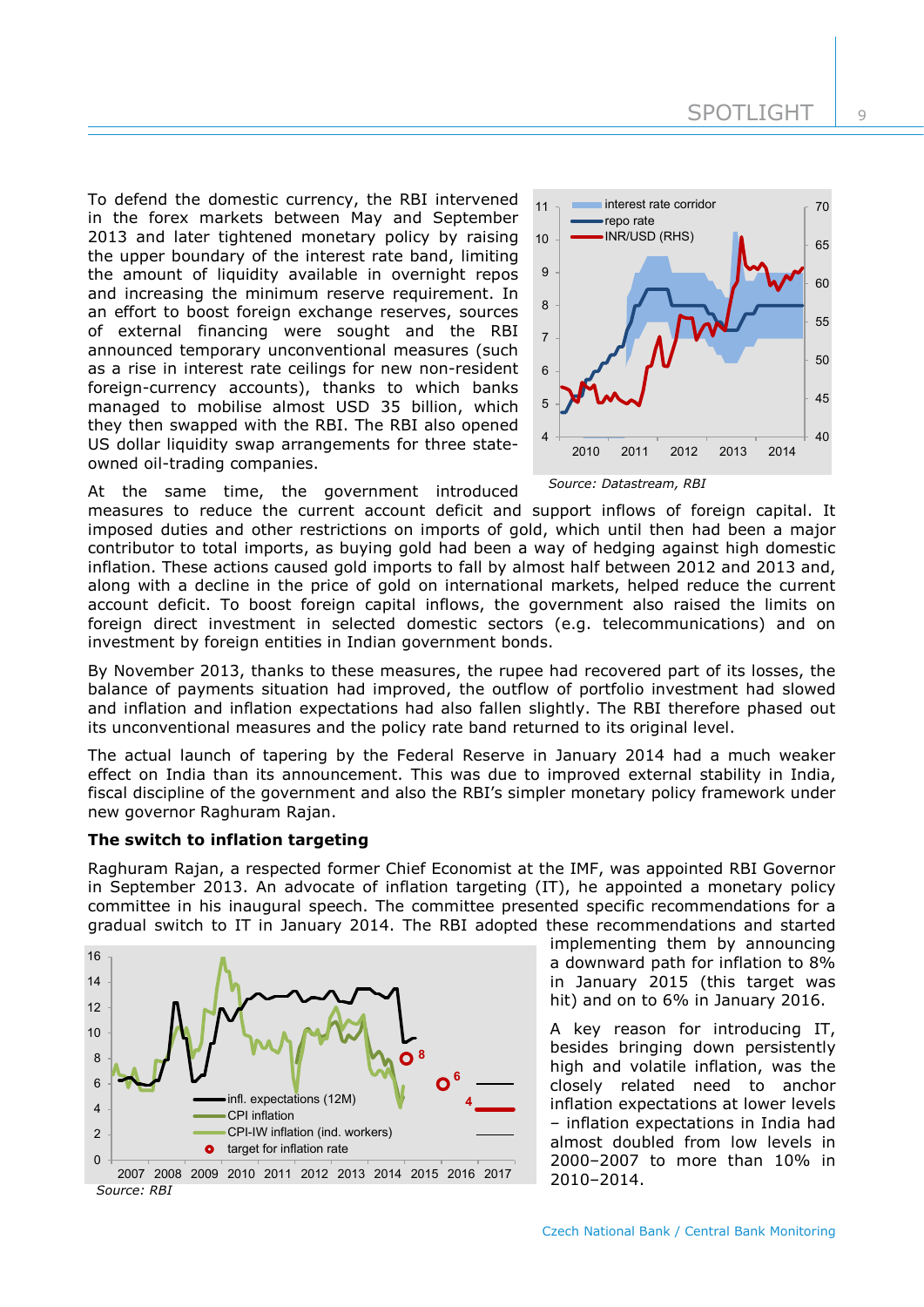Inflation targeting was formally introduced in February 2015 in a [document](http://finmin.nic.in/reports/MPFAgreement28022015.pdf) issued jointly by the Indian Ministry of Finance and the RBI. The document tasks the RBI with bringing inflation below 6% by January 2016 and sets an inflation target of 4% with a band of  $\pm 2\%$  for financial year 2016–2017 and beyond. The inflation target is based on annual inflation as measured by a combined consumer price index.<sup>[5](#page-10-0)</sup> Once every six months, the RBI has to publish a monetary policy report together with an inflation forecast for a horizon of 6–18 months. If it fails to meet the inflation target for three consecutive quarters, the RBI is obliged to explain the reasons for that failure to the government and to propose remedial actions. The power to set policy rates, as well as any other measures, lies with the RBI Governor (in future, the Governor is likely to chair the monetary policy committee (MPC), which will decide on monetary policy as a collective body; however, the government and the RBI have yet to agree on the staffing details; the MPC is to be established by an amendment to the RBI act this year).

Fiscally imprudent government policy might put the RBI's inflation target at risk. The current government has so far maintained the fiscal consolidation programme (the fiscal deficit was reduced from 5.7% of GDP in 2011 to 4.1% of GDP in 2014). In its end-February budget, however, it proposed a smaller-than-expected cut in the fiscal deficit and postponed the fulfilment of the target of 3% of GDP by a year (to financial year 2017–2018) owing to a need for new investment (especially in infrastructure).

#### **Future challenges for the RBI…and for India**

-

In addition to safeguarding financial stability and regulating and supervising the banking sector, an important task for the RBI as central bank is to broaden and deepen the banking sector's activities. This includes simplifying the entry of private and foreign banks and setting clear rules for the issuing of banking licences. State-owned banks (i.e. banks in which the state has a majority) account for almost three-quarters of the Indian banking sector. These banks have problems with low asset quality, capital adequacy and liquidity ratios. In partnership with the government, the RBI also aims to extend banking services across India (by March 2015, almost 150 million new bank accounts had been opened under a government programme launched in August 2014). However, poor financial literacy remains an issue.

Economic growth in India would benefit significantly from structural reforms. Radical reforms were expected to be implemented after the new government took office in May last year. However, a planned new nationwide tax on goods and services faces opposition in parliament, and important laws reforming the labour market and land ownership have yet to be passed as well. Nonetheless, the government has implemented reforms making it easier for foreign investors to enter some industries, the decline in oil prices has allowed it to abolish some costly subsidies, and it has generally succeeded in improving perceptions of the business environment in terms of the level of red tape and corruption. However, India still awaits fundamental reforms that will pave the way to strong economic growth.

<span id="page-10-0"></span> $<sup>5</sup>$  The combined consumer price index (CPI, also known as CPI-Combined or CPI-C) was constructed in 2010 as the</sup> first consumer price index covering the whole of India (i.e. both rural and urban areas). Before 2010, there had only been specific consumer indices for individual categories of the population, such as industrial workers (CPI-IW) and agricultural labourers (CPI-AL). Besides consumer prices, the RBI uses the wholesale price index (WPI) to monitor the price level.